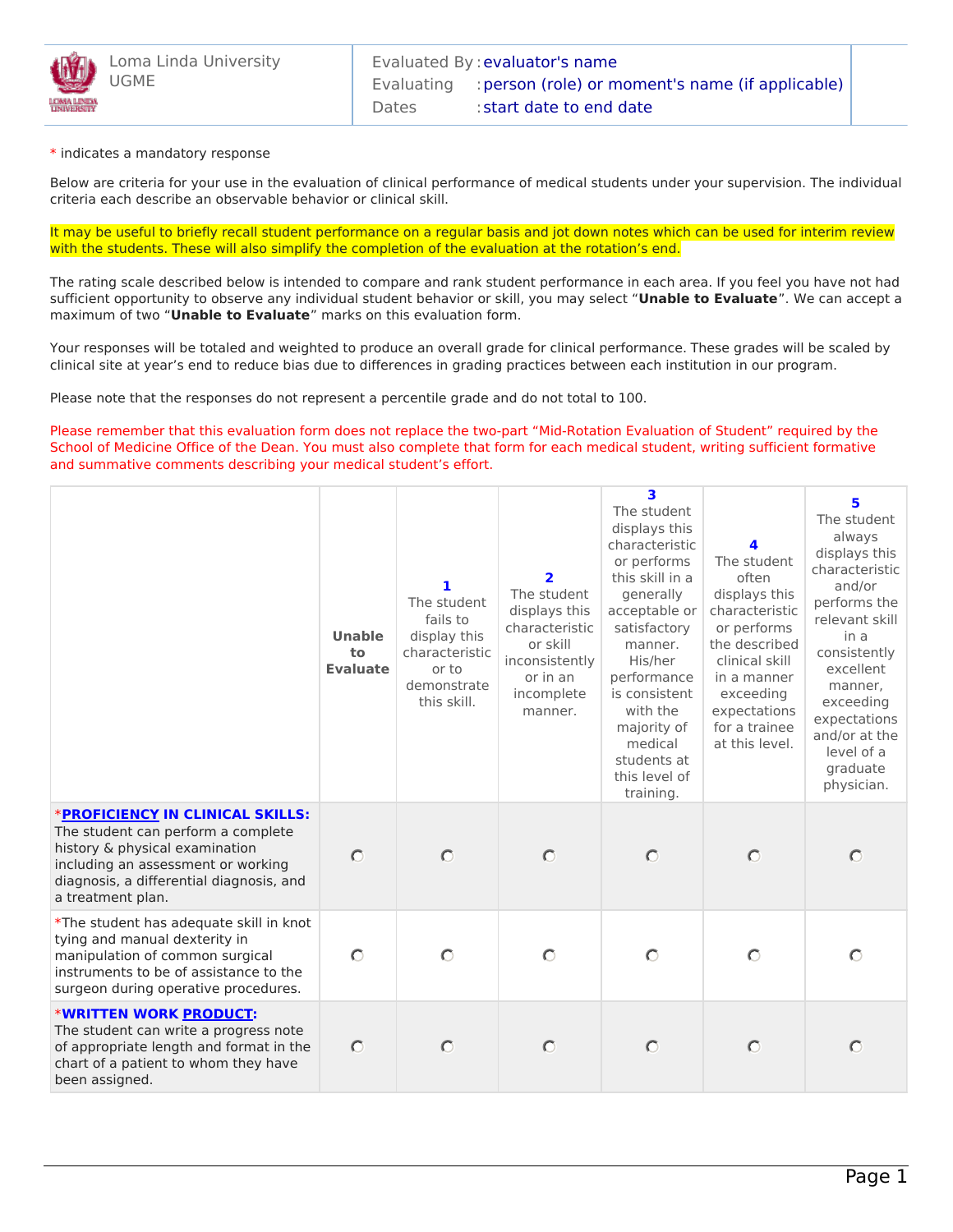|                                                                                                                                                                                                             | <b>Unable</b><br>to<br><b>Evaluate</b> | 1<br>The student<br>fails to<br>display this<br>characteristic<br>or to<br>demonstrate<br>this skill. | 2<br>The student<br>displays this<br>characteristic<br>or skill<br>inconsistently<br>or in an<br>incomplete<br>manner. | 3<br>The student<br>displays this<br>characteristic<br>or performs<br>this skill in a<br>generally<br>acceptable or<br>satisfactory<br>manner.<br>His/her<br>performance<br>is consistent<br>with the<br>majority of<br>medical<br>students at<br>this level of<br>training. | 4<br>The student<br>often<br>displays this<br>characteristic<br>or performs<br>the described<br>clinical skill<br>in a manner<br>exceeding<br>expectations<br>for a trainee<br>at this level. | 5<br>The student<br>always<br>displays this<br>characteristic<br>and/or<br>performs the<br>relevant skill<br>in a<br>consistently<br>excellent<br>manner,<br>exceeding<br>expectations<br>and/or at the<br>level of a<br>graduate<br>physician. |
|-------------------------------------------------------------------------------------------------------------------------------------------------------------------------------------------------------------|----------------------------------------|-------------------------------------------------------------------------------------------------------|------------------------------------------------------------------------------------------------------------------------|------------------------------------------------------------------------------------------------------------------------------------------------------------------------------------------------------------------------------------------------------------------------------|-----------------------------------------------------------------------------------------------------------------------------------------------------------------------------------------------|-------------------------------------------------------------------------------------------------------------------------------------------------------------------------------------------------------------------------------------------------|
| *The student can write orders for<br>patient admission or postoperative<br>care in a safe legible format which can<br>be executed by nursing or ancillary<br>staff.                                         | $\circ$                                | $\circ$                                                                                               | $\circ$                                                                                                                | $\circ$                                                                                                                                                                                                                                                                      | $\bigcirc$                                                                                                                                                                                    | $\circ$                                                                                                                                                                                                                                         |
| <b>*SUMMATIVE ORAL</b><br><b>PRESENTATION:</b><br>The student, with appropriate brevity<br>and clarity can formally present patient<br>information to the patient care team<br>on rounds, or at conference. | $\circ$                                | $\circ$                                                                                               | $\circ$                                                                                                                | $\circ$                                                                                                                                                                                                                                                                      | $\circ$                                                                                                                                                                                       | $\circ$                                                                                                                                                                                                                                         |
| <b>*PRACTICAL KNOWLEDGE BASE:</b><br>The student can answer my individually<br>directed case-based questions.                                                                                               | $\circ$                                | $\circ$                                                                                               | $\circ$                                                                                                                | $\circ$                                                                                                                                                                                                                                                                      | $\circ$                                                                                                                                                                                       | $\circ$                                                                                                                                                                                                                                         |
| *On a day to day basis, the student<br>shows evidence of study, or<br>preparation regarding the active cases<br>on the service and/or the surgeries<br>they are participating in.                           | $\circ$                                | $\circ$                                                                                               | $\circ$                                                                                                                | $\circ$                                                                                                                                                                                                                                                                      | $\circ$                                                                                                                                                                                       | $\circ$                                                                                                                                                                                                                                         |
| *CLINICAL PROBLEM SOLVING:<br>The student is able to integrate<br>medical facts and clinical data as a<br>basis for diagnosis.                                                                              | $\circ$                                | O                                                                                                     | O                                                                                                                      | O                                                                                                                                                                                                                                                                            |                                                                                                                                                                                               | O                                                                                                                                                                                                                                               |
| *The student remains knowledgeable<br>regarding the key clinical problems<br>experienced by his or her assigned<br>patients and displays the ability to<br>suggest options for management.                  | $\circ$                                | $\circ$                                                                                               | $\circ$                                                                                                                | $\circ$                                                                                                                                                                                                                                                                      | $\circ$                                                                                                                                                                                       | $\circ$                                                                                                                                                                                                                                         |
| *PROFESSIONAL RESPONSIBILITY:<br>The student displays to patients a<br>caring and respectful demeanor and is<br>professional in appearance.                                                                 | $\circ$                                | $\circ$                                                                                               | $\circ$                                                                                                                | $\circ$                                                                                                                                                                                                                                                                      | $\circ$                                                                                                                                                                                       | $\circ$                                                                                                                                                                                                                                         |
| *The student demonstrates motivation<br>and takes advantage of opportunities<br>to learn and practice clinical skills.                                                                                      | $\circ$                                | $\circ$                                                                                               | $\circ$                                                                                                                | $\circ$                                                                                                                                                                                                                                                                      | $\circ$                                                                                                                                                                                       | $\circ$                                                                                                                                                                                                                                         |
| *The student is responsive to his/her<br>patients and family members and<br>communicates with them effectively.                                                                                             | $\circ$                                | $\circ$                                                                                               | $\circ$                                                                                                                | $\circ$                                                                                                                                                                                                                                                                      | $\circ$                                                                                                                                                                                       | $\circ$                                                                                                                                                                                                                                         |
| *The student demonstrates<br>responsibility to his or her patient care<br>team by being on time and accepting a<br>reasonable share of the clinical work<br>load.                                           | $\circ$                                | $\circ$                                                                                               | $\circ$                                                                                                                | $\circ$                                                                                                                                                                                                                                                                      | $\circ$                                                                                                                                                                                       | $\circ$                                                                                                                                                                                                                                         |